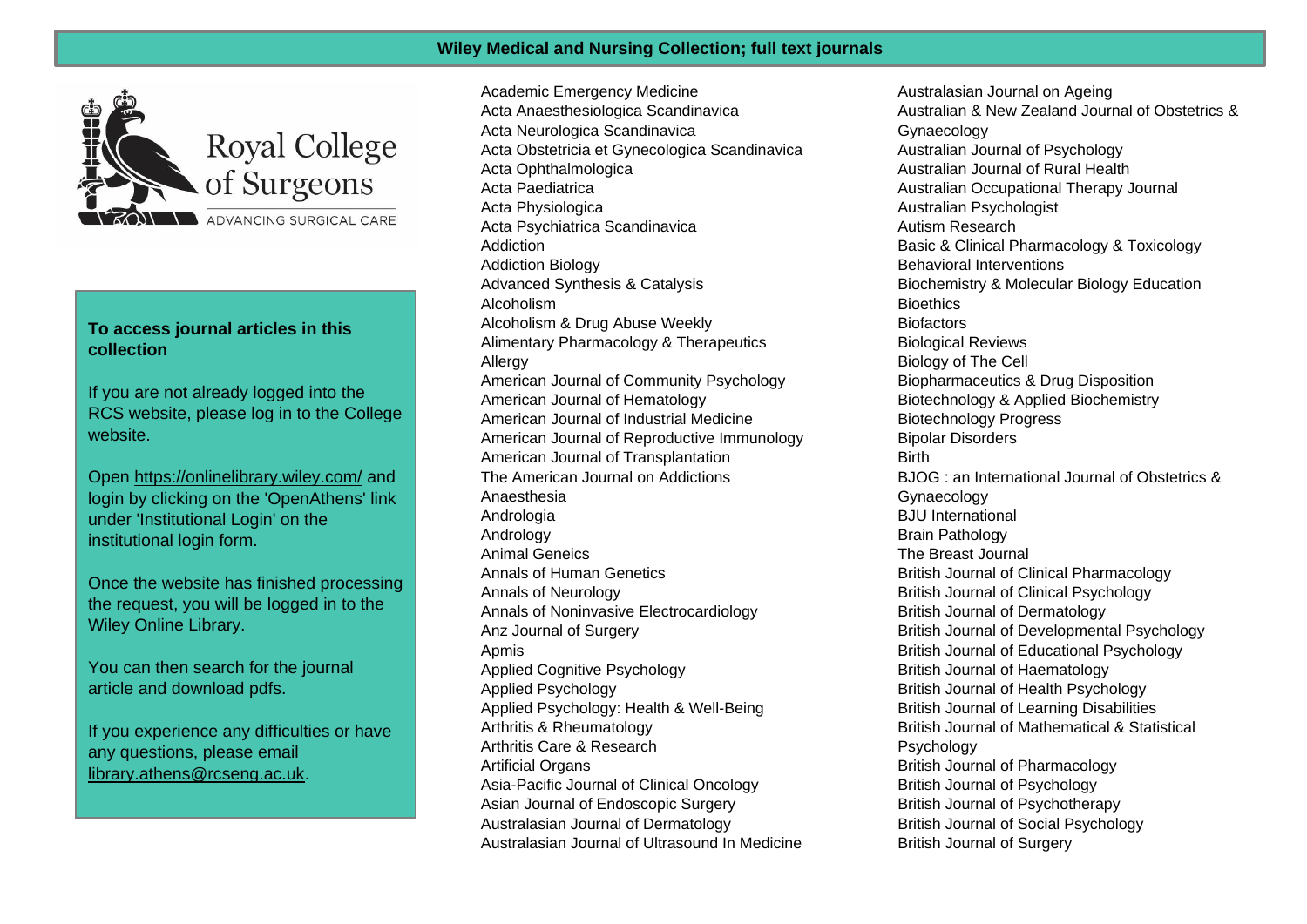**Cancer** 

Cancer Cytopathology Cardiovascular Therapeutics Catheterization & Cardiovascular Interventions Cell Biochemistry & Function Cell Biology International Cell Proliferation Cellular Microbiology Chemical Biology & Drug Design Child & Family Social Work Child Abuse Review Child & Adolescent Mental Health Child Development Child Development Perspectives Child: Care, Health & Development Clinical & Experimental Allergy Clinical & Experimental Dermatology Clinical & Experimental Immunology Clinical & Experimental Ophthalmology Clinical Advances in Periodontics Clinical & Experimental Neuroimmunology Clinical & Experimental Optometry Clinical & Experimental Pharmacology & **Physiology** Clinical Endocrinology Clinical Genetics Clinical Implant Dentistry & Related Research Clinical Obesity Clinical Oral Implants Research Clinical Otolaryngology Clinical Pharmacology in Drug Development Clinical Physiology & Functional Imaging Clinical Psychologist Clinical Psychology & Psychotherapy (an International Journal Of Theory & Practice) The Clinical Respiratory Journal The Clinical Teacher Clinical Transplantation CNS: Neuroscience & Therapeutics Colorectal Disease

Community Dentistry & Oral Epidemiology Concepts in Magnetic Resonance Concepts in Magnetic Resonance Part B Congenital Anomalies Congenital Heart Disease Contact Dermatitis Criminal Behaviour & Mental Health Cytopathology Depression & Anxiety Dermatologic Therapy Developing World Bioethics Developmental Medicine & Child Neurology Developmental Science Diabetes Obesity & Metabolism Diabetes/Metabolism: Research & Reviews (Elect) Diabetic Medicine Diagnostic Cytopathology Digestive Endoscopy Drug & Alcohol Review Early Intervention in Psychiatry Echocardiography Emergency Medicine Australasia Environmental & Molecular Mutagenesis Epilepsia Epileptic Disorders **Ethos** European Journal of Cancer Care European Journal of Clinical Investigation European Journal of Haematology European Journal of Heart Failure European Journal of Neurology European Journal of Neuroscience European Journal of Oral Sciences European Journal of Pain European Journal of Personality European Journal of Social Psychology Experimental Dermatology Experimental Physiology FEBS Journal Febs Letters

Fundamental & Clinical Pharmacology Genes, Brain & Behavior Genes, Chromosomes & Cancer Genesis: the Journal of Genetics & Development (formerly Developmental Genetics) Geriatrics & Gerontology International **Gerodontology Haemophilia** Head & Neck: Journal for the Sciences & Specialties of the Head & Neck Headache Health & Social Care in the Community Health Economics Health Information & Libraries Journal Health Services Research **Helicobacter** Hematological Oncology Hemodialysis International **Hepatology** Hepatology Research Histopathology HIV Medicine HI A Human Psychopharmacology: Clinical & **Experimental** Immunological Reviews Immunology Immunology & Cell Biology Indoor Air **Infancy** Infant & Child Development Insect Molecular Biology Internal Medicine Journal International Dental Journal International Endodontic Journal International Forum of Allergy & Rhinology International Journal of Applied Psychoanalytic **Studies** International Journal of Cancer International Journal of Clinical Practice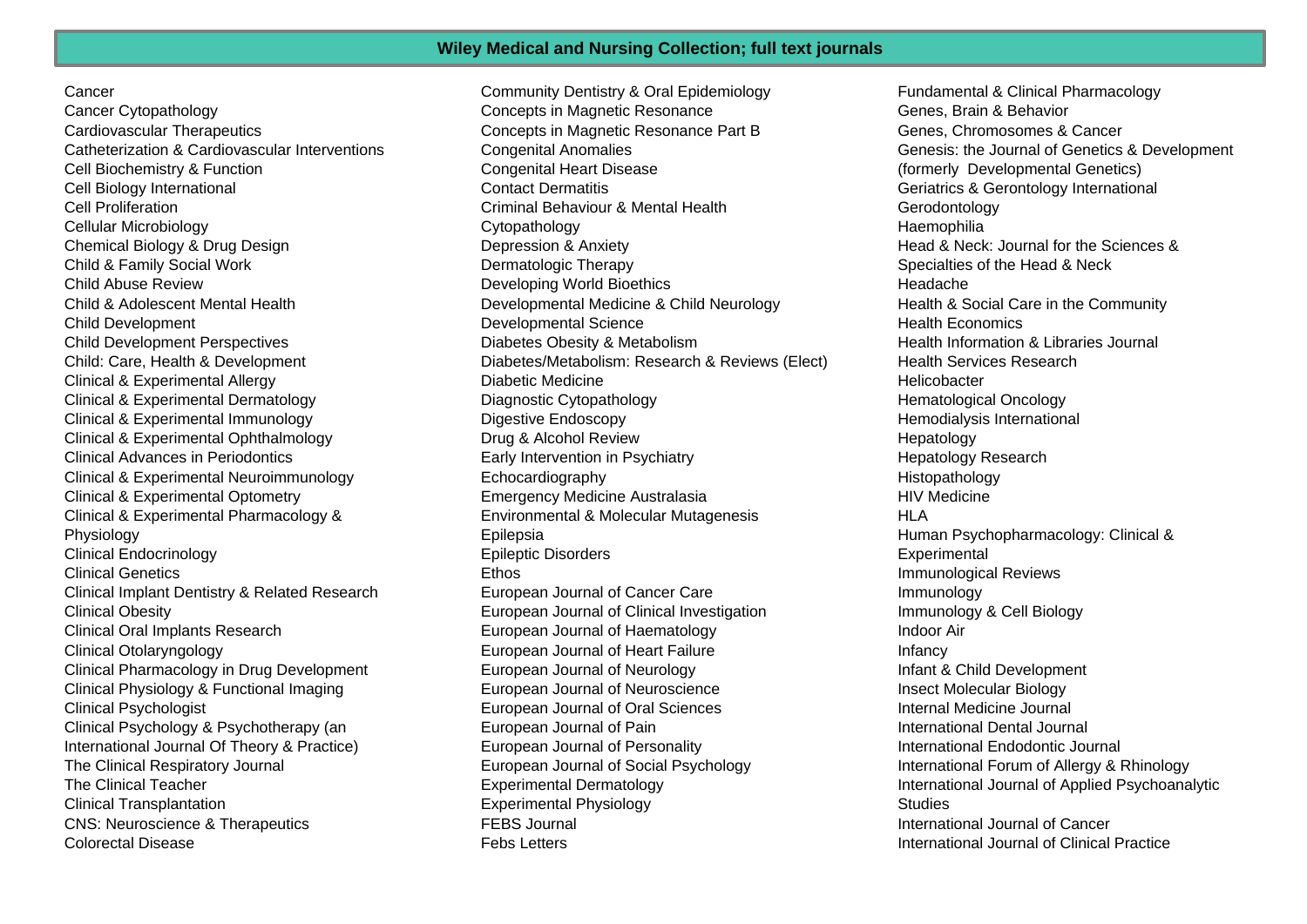International Journal of Cosmetic Science International Journal of Dental Hygiene International Journal of Dermatology International Journal of Eating Disorders International Journal of Experimental Pathology International Journal of Geriatric Psychiatry International Journal of Gynecology & Obstetrics International Journal of Health Planning & Management International Journal of Imaging Systems & **Technology** International Journal of Immunogenetics International Journal of Laboratory Hematology International Journal of Language & Communication Disorders The International Journal of Medical Robotics & Computer Assisted Surgery International Journal of Mental Health Nursing International Journal of Methods In Psychiatric Research International Journal of Nursing Knowledge International Journal of Nursing Practice International Journal of Older People Nursing International Journal of Paediatric Dentistry International Journal of Pharmacy Practice International Journal of Psychology International Journal of Rheumatic Diseases International Journal of Urological Nursing International Journal of Urology International Nursing Review International Wound Journal ISBT Science Series: the International Journal of Intracellular Transport Japan Journal of Nursing Science Journal der Deutschen Dermatologischen Gesellschaft Journal for Specialists in Pediatric Nursing Journal of Advanced Nursing Journal of American Geriatrics Society The Journal of Analytical Psychology

Journal of Anatomy Journal of Applied Biobehavioral Research Journal of Applied Research in Intellectual **Disabilities** Journal of Biophotonics Journal of Bone & Mineral Research Journal of Cardiac Surgery Journal of Cardiovascular Electrophysiology Journal of Child & Adolescent Psychiatric Nursing The Journal of Child Psychology & Psychiatry Journal of Clinical Apheresis Journal of Clinical Laboratory Analysis Journal of Clinical Nursing Journal of Clinical Periodontology Journal of Clinical Pharmacology Journal of Clinical Pharmacy & Therapeutics Journal of Clinical Ultrasound Journal of Cosmetic Dermatology Journal of Cutaneous Pathology The Journal of Dermatology Journal of Diabetes Journal of Digestive Diseases Journal of Esthetic & Restorative Dentistry Journal of Evaluation in Clinical Practice Journal of Evidence Based Medicine Journal of Family Therapy Journal of Forensic Sciences Journal of Gastroenterology & Hepatology The Journal of Gene Medicine Journal of Healthcare Risk Management Journal of Hepato-Biliary-Pancreatic Sciences Journal of Heterocyclic Chemistry Journal of Human Nutrition & Dietetics Journal of Intellectual Disability Research Journal of Internal Medicine Journal of Interventional Cardiology Journal of Investigative & Clinical Dentistry Journal of Investigative Psychology & Offender Profiling Journal of Magnetic Resonance Imaging

Journal of Medical Imaging & Radiation Oncology Journal of Medical Primatology Journal of Medical Virology Journal of Midwifery & Women's Health Journal of Neurochemistry Journal of Neuroendocrinology Journal of Neuroimaging Journal of Neuropsychology Journal of Nursing Management Journal of Nursing Scholarship Journal of Obstetrics & Gynaecology Research Journal of Occupational & Organizational **Psychology** Journal of Oral Pathology & Medicine Journal of Oral Rehabilitation Journal of Orthopaedic Research Journal of Paediatrics & Child Health The Journal of Pathology Journal of Periodontal Research Journal of Periodontology Journal of Pharmaceutical Health Services Research Journal of Pharmacy & Pharmacology: an International Journal of Pharmaceutical Science Journal of Pharmacy Practice & Research Journal of Physiology Journal of Pineal Research Journal of Policy & Practice In Intellectual **Disabilities** Journal of Prosthodontics Journal of Psychiatric & Mental Health Nursing Journal of Public Health Dentistry Journal of Renal Care Journal of Research On Adolescence Journal of Rural Health Journal of School Health Journal of Sleep Research Journal of Surgical Oncology Journal of The European Academy of Dermatology & Venereology